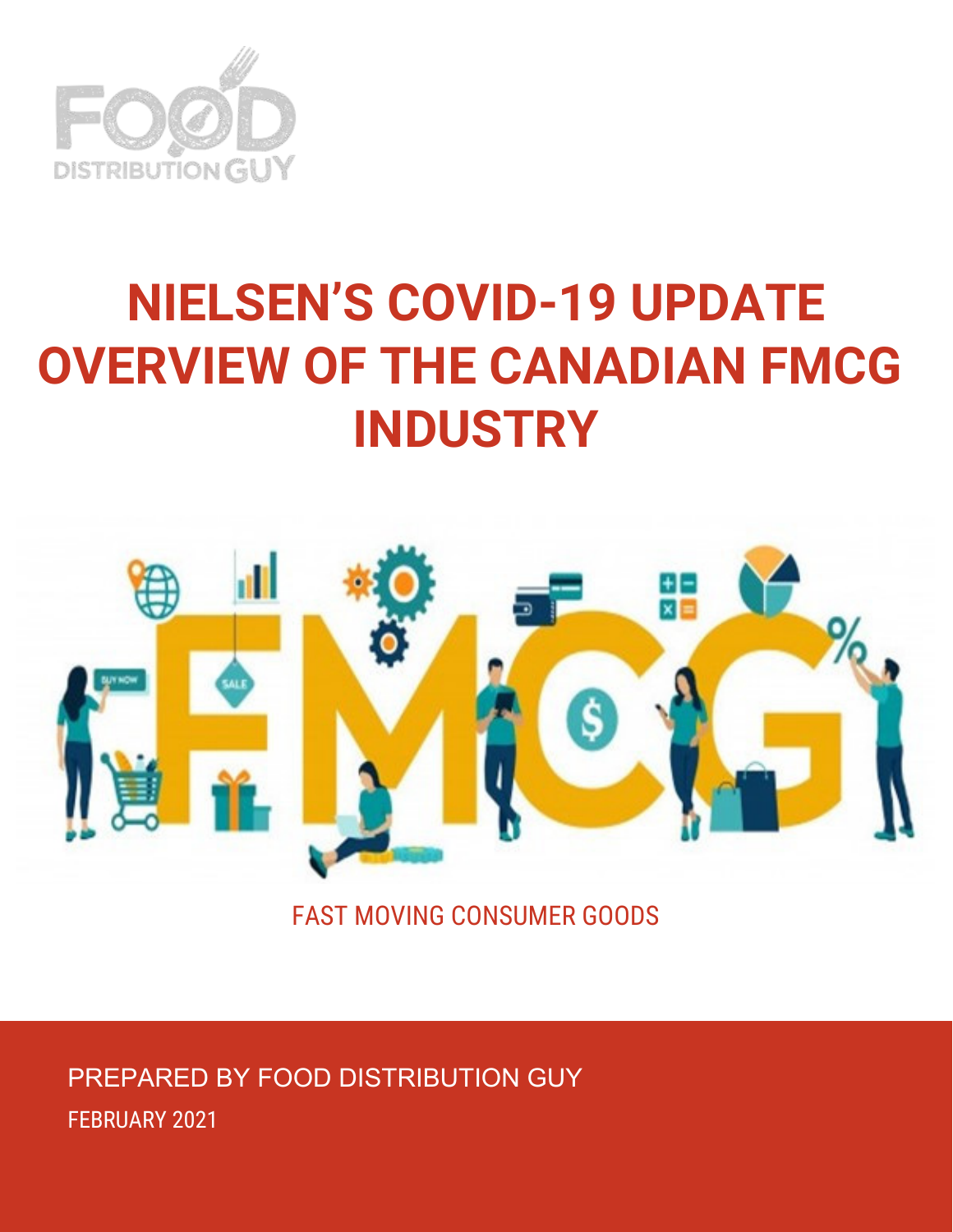This report summarizes Nielsen's COVID-19 update – their overview of the Canadian Fast Moving Consumer Goods (FMCG) Industry.[i]

## **A: National Overview**

- For the 52-week period ending July 2020, 70%/30% split between retail and foodservice food sales.
- Canadian retailers registered \$117.5B in sales for the 52-week period ending December 2020. This represented a 11.0% increase over the previous year.
- Ontario and BC experienced the greatest growth in 2020:



#### FAST MOVING CONSUMER GOODS GROWTH – PROVINCE, 2020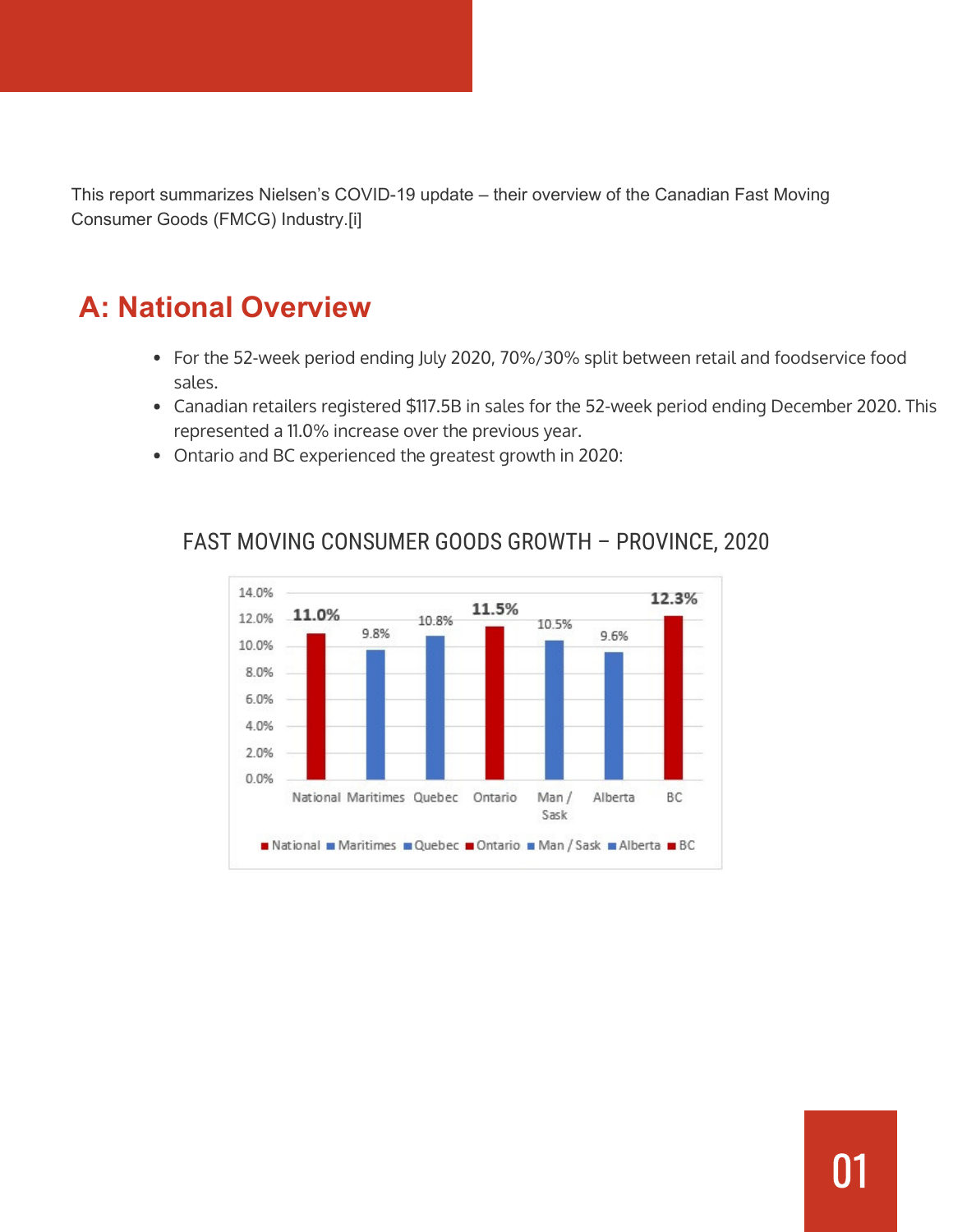The majority of channels experienced positive growth:



### Channel Growth – P/E October 3/ 2020

On-line market share has increased 78% over the past 12-months period ending October 2020.



#### Online Market Share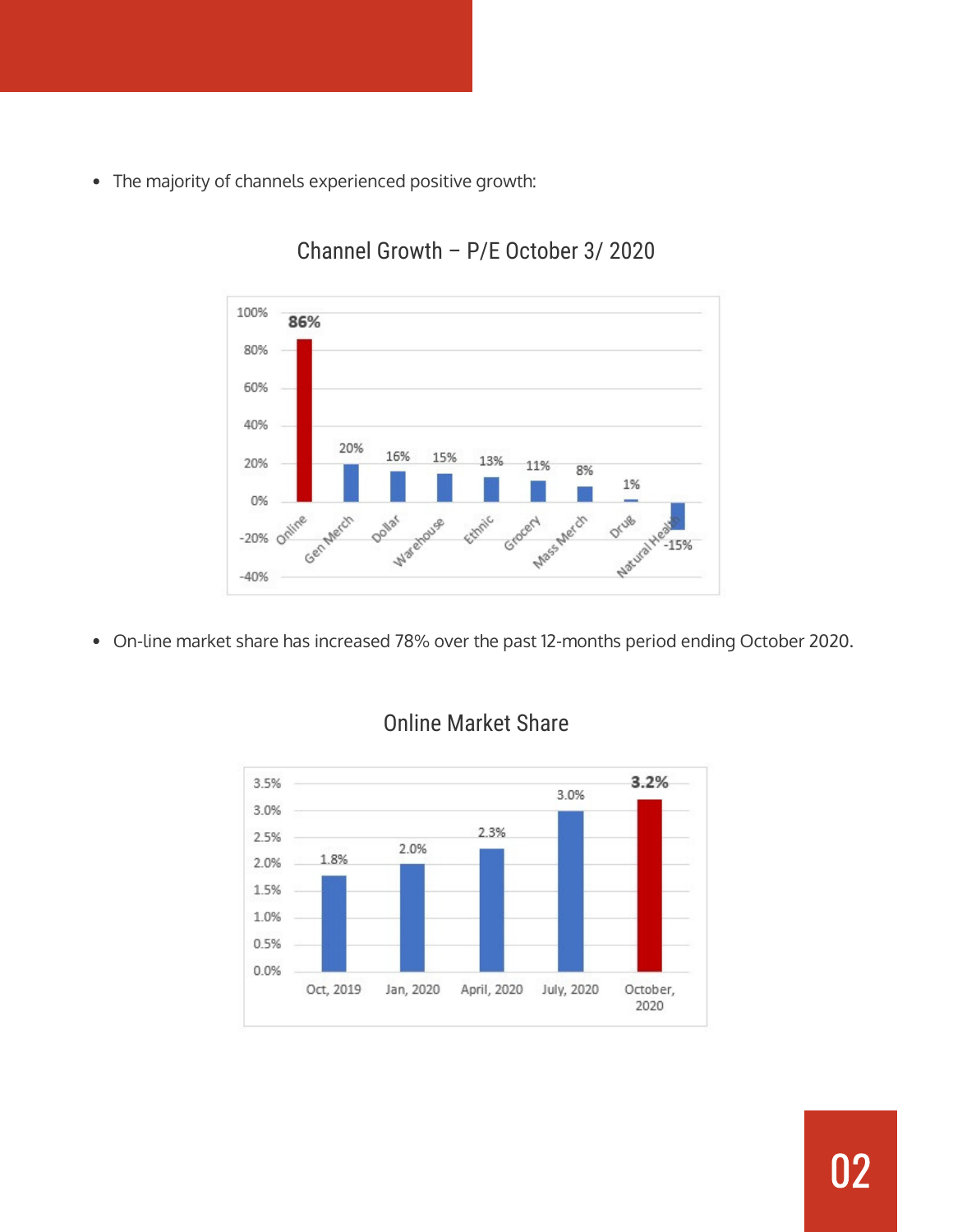- Over the 12-week period Oct 3, 2020 online has experienced:
	- 23% more buyers.
	- 53% more transactions.
	- 52% more spending. Average basket of \$53.

## B: Category Overview

- Food categories experienced faster growth than the average growth rate:
	- National: +11.0%
	- Food: +12.2%
- Food categories are growing faster than the national average. Ontario and BC lead the way.

Provincial Food Categories Growth Vs. National Average – P/E Dec 26, 2020

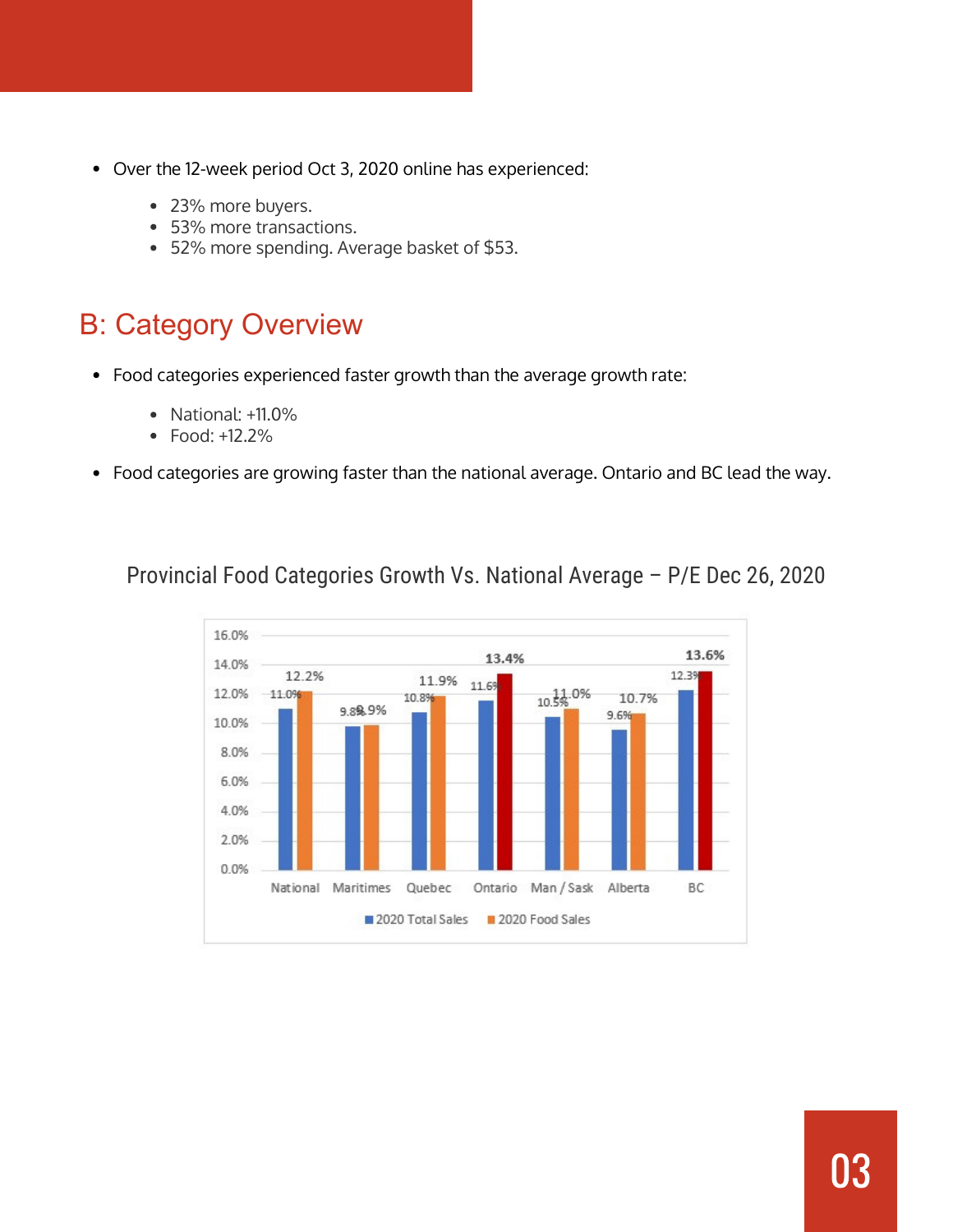Majority of food departments growing faster than total tracked sales.



Department Sales – P/E Dec 26, 2020

Home cooking is having a positive effect on a variety of categories:  $\bullet$ 

Home Cooking Impact on Categories – 35 Wk. P/E October, 2020

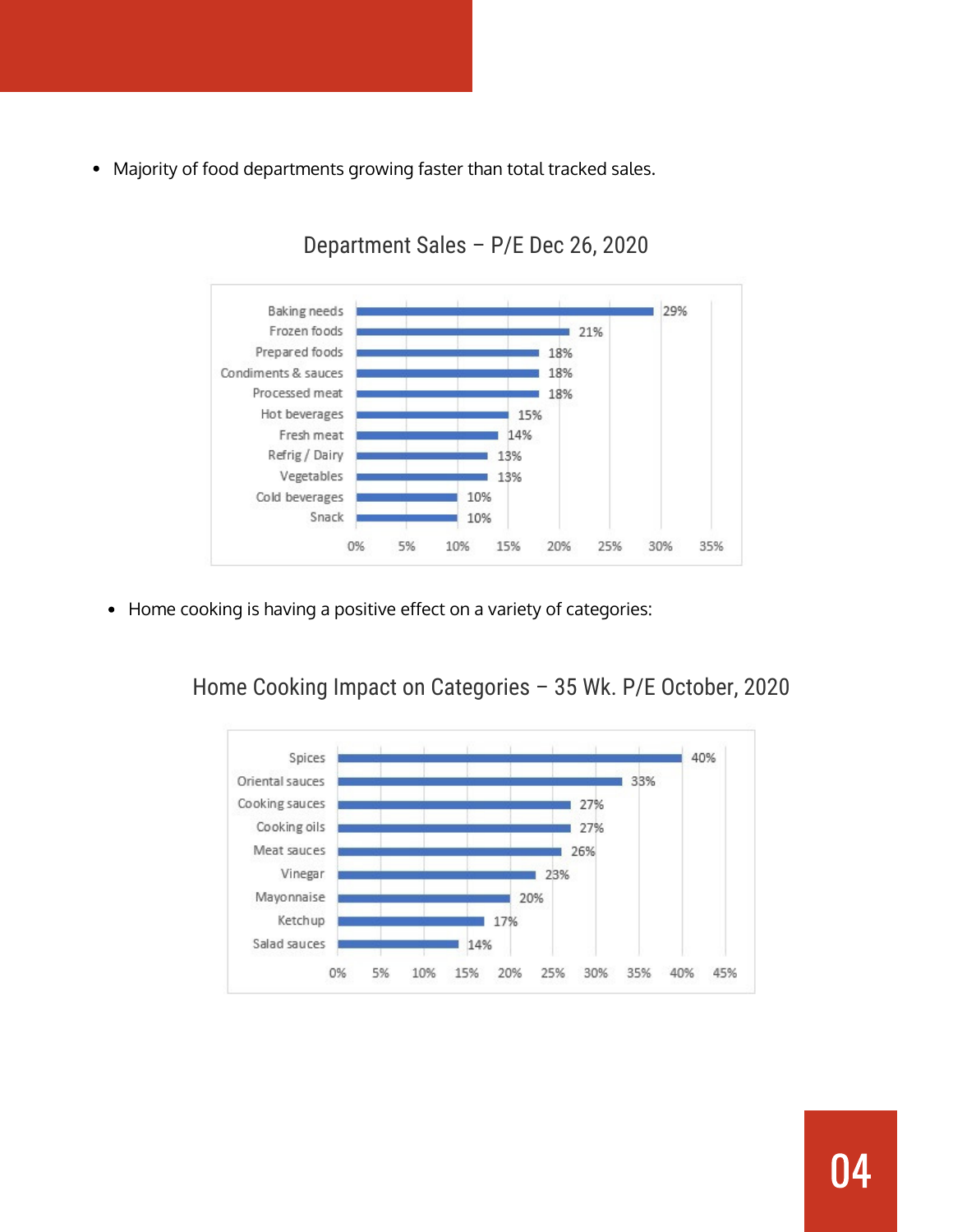## C. Consumer Overview

- Canadians average basket size increased 20.4% for the 13-week period ending Dec 26, 2020 compared to the same period 1 year ago. (\$42.18 vs. \$35.03).
- Consumers are driving the rise and expansion of "DIY" categories. i.e.
	- Bake-it-yourself: Yeast: +107%, Cookie mixes: +54%.
	- Pre-pare-it-yourself: Caning accessories: +32%, Fajitas kits: +30%.
- Canadians working from home eating breakfast more.

| Pancake mix        | $+25%$ |
|--------------------|--------|
| Eggs               | $+23%$ |
| Hot cereal         | $+21%$ |
| Bacon & substitute | $+19%$ |
| Frozen breakfasts  | $+11%$ |
| <b>RTE</b> cereals | $+10%$ |

#### (Volume % Change – 35-week P/E October 2020)

Canadians turning to frozen foods.

#### (Volume % Change – 35-week P/E October 2020)

| Frozen patties      | $+31%$ |
|---------------------|--------|
| Frozen seafood      | $+29%$ |
| Frozen potatoes     | $+27%$ |
| Frozen pizza        | $+25%$ |
| Dinners & entrees   | $+25%$ |
| Frozen pizza snacks | $+21%$ |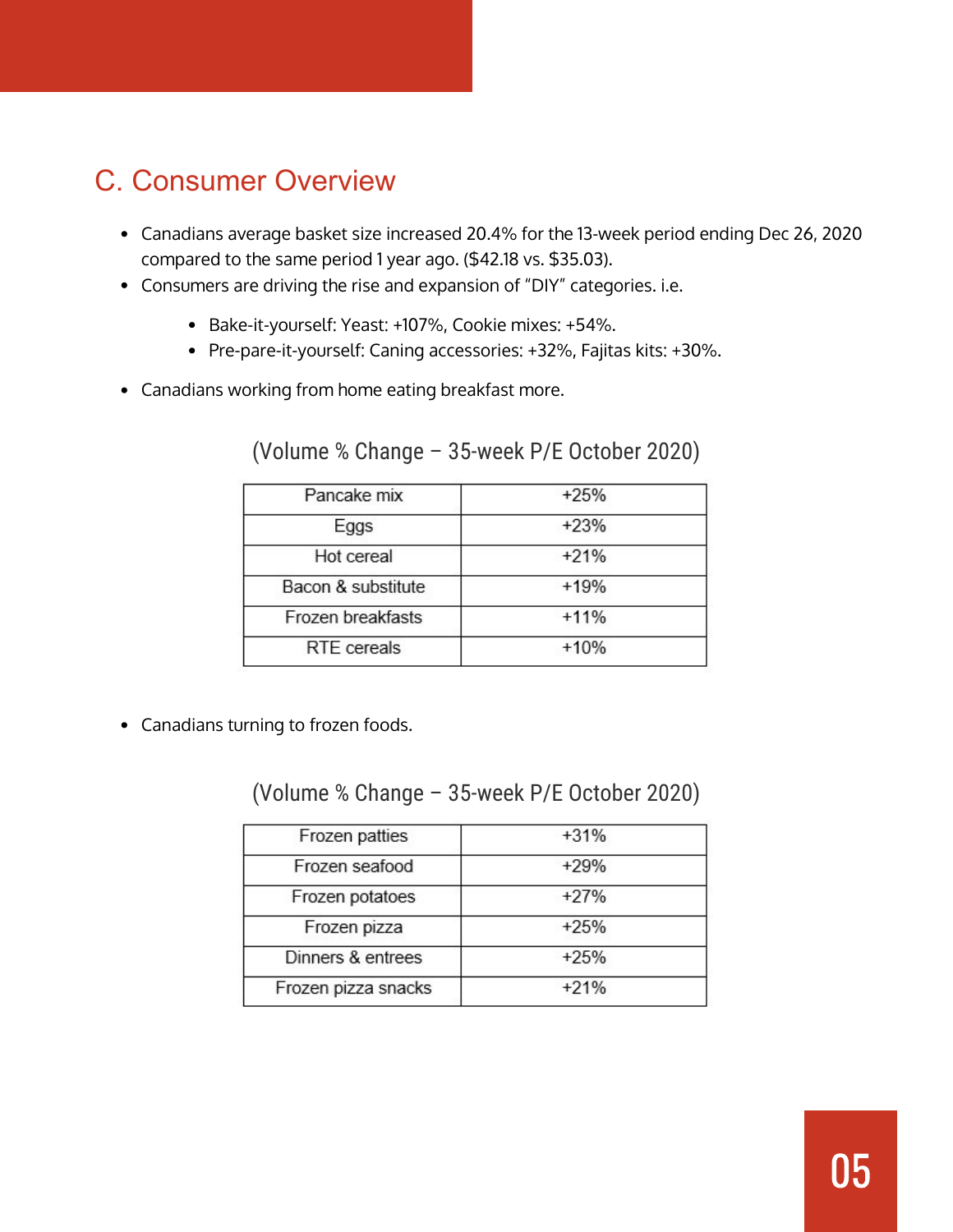- $\bullet$ The last section of this special report provides an overview of the food and grocery Canadian shopper with insights into:
	- A. Micro-trips.
	- B. Online food purchasing.

## A. Consumers Micro Shopping Trips

- Canadians are moving away from the once-a-week grocery shop, and making more frequent micro-trips (store visits 5 minutes or less).[ii]
	- 66% make micro-trips up from 59% in 2019.
	- 71% of millennials report making micro-trips vs. 56% of Boomers.
	- 76% of work from home consumers make micro-trips vs. 52% who do not work from home.
- Factors contributing to micro-trips:
	- The need to purchase fresh produce (58%) for meal prep and prepared meals.
	- Convenience.
	- Reduction in food waste achieved through making micro-trips.



#### Formats Predominantly Used for Micro-Trips